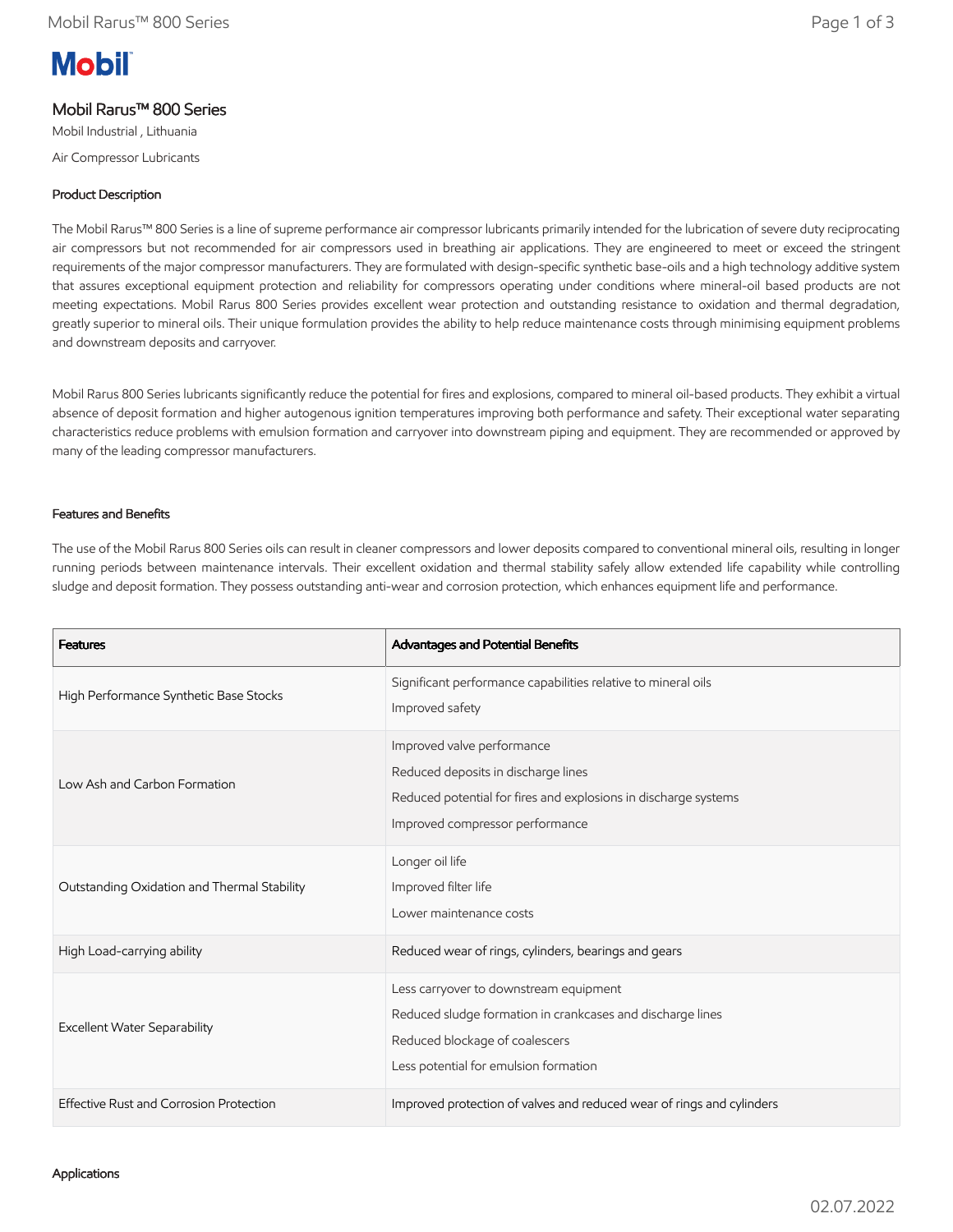### Mobil Rarus™ 800 Series Page 2 of 3

The Mobil Rarus 800 Series oils are recommended for single and multistage air compressors, but are not recommended for air compressors used in breathing air applications. They are particularly effective for continuous high temperature operation with discharge temperatures up to 200°C. They are suitable for reciprocating and rotary type machines with the lower viscosity grades mainly used in rotary compressors. Rarus 800 Series oils are recommended for units with a history of excess oil degradation, poor valve performance or deposit formation. They are compatible with all metals used in compressor construction and with mineral oil-based lubricants but admixture will detract from their performance capabilities. Mobil Rarus 800 Series oils are compatible with seals made from fluorinated hydrocarbon, silicone, fluorosilicone, polysulfide, Viton, Teflon, and high nitrile Buna N NBR (above 36% acrylonitrile) materials. Materials not recommended include low nitrile Bune N NBR (below 30% acrylonitrile), natural and butyl rubbers, Neoprene, polyacrylate, styrene/butadiene and chlorosulfonated polyethylene.

Oil resistant paints are not affected by Mobil Rarus 800 Series, but lacquer, varnish, pvc and acrylic paints are not recommended.

The following types of compressor applications have shown excellent performance with the Mobil Rarus 800 Series oils:

- All types of air compressors but specifically recommended for reciprocating air compressor
- Units operating under severe conditions
- Multistage units with a history of excessive oil degradation from mineral oil-based products
- They can be used for cylinder and crankcase lubrication
- Compressor systems with critical gears and bearings
- Compressors used in stationary and mobile applications

### Properties and Specifications

| Property                                              | 824           | 827            | 829            |
|-------------------------------------------------------|---------------|----------------|----------------|
| Grade                                                 | <b>ISO 32</b> | <b>ISO 100</b> | <b>ISO 150</b> |
| Copper Strip Corrosion, 3 h, 121 C, Rating, ASTM D130 | 1B            | 1B             | 1B             |
| Flash Point, Cleveland Open Cup, °C, ASTM D92         | 244           | 270            | 270            |
| Foam, Sequence I, Stability, ml, ASTM D892            | $\Omega$      | $\Omega$       | $\overline{0}$ |
| Foam, Sequence I, Tendency, ml, ASTM D892             | 10            | 10             | 10             |
| Kinematic Viscosity @ 100 C, mm2/s, ASTM D445         | 5.5           | 10.12          | 13.2           |
| Kinematic Viscosity @ 40 C, mm2/s, ASTM D445          | 29.5          | 107.5          | 158            |
| Pour Point, °C, ASTM D5950                            | $-54$         | $-36$          | $-40$          |
| Rust Characteristics, Procedure A, ASTM D665          | <b>PASS</b>   | <b>PASS</b>    | <b>PASS</b>    |
| Total Acid Number, mgKOH/g, ASTM D974(mod)            | 0.06          | 0.15           | 0.14           |
| Viscosity Index, ASTM D2270                           | 127           | 66             | 70             |

### Health and Safety

Health and Safety recommendations for this product can be found on the Material Safety Data Sheet (MSDS) @ [http://www.msds.exxonmobil.com/psims](http://www.msds.exxonmobil.com/psims/psims.aspx) /psims.aspx

All trademarks used herein are trademarks or registered trademarks of Exxon Mobil Corporation or one of its subsidiaries unless indicated otherwise.

06-2022

.